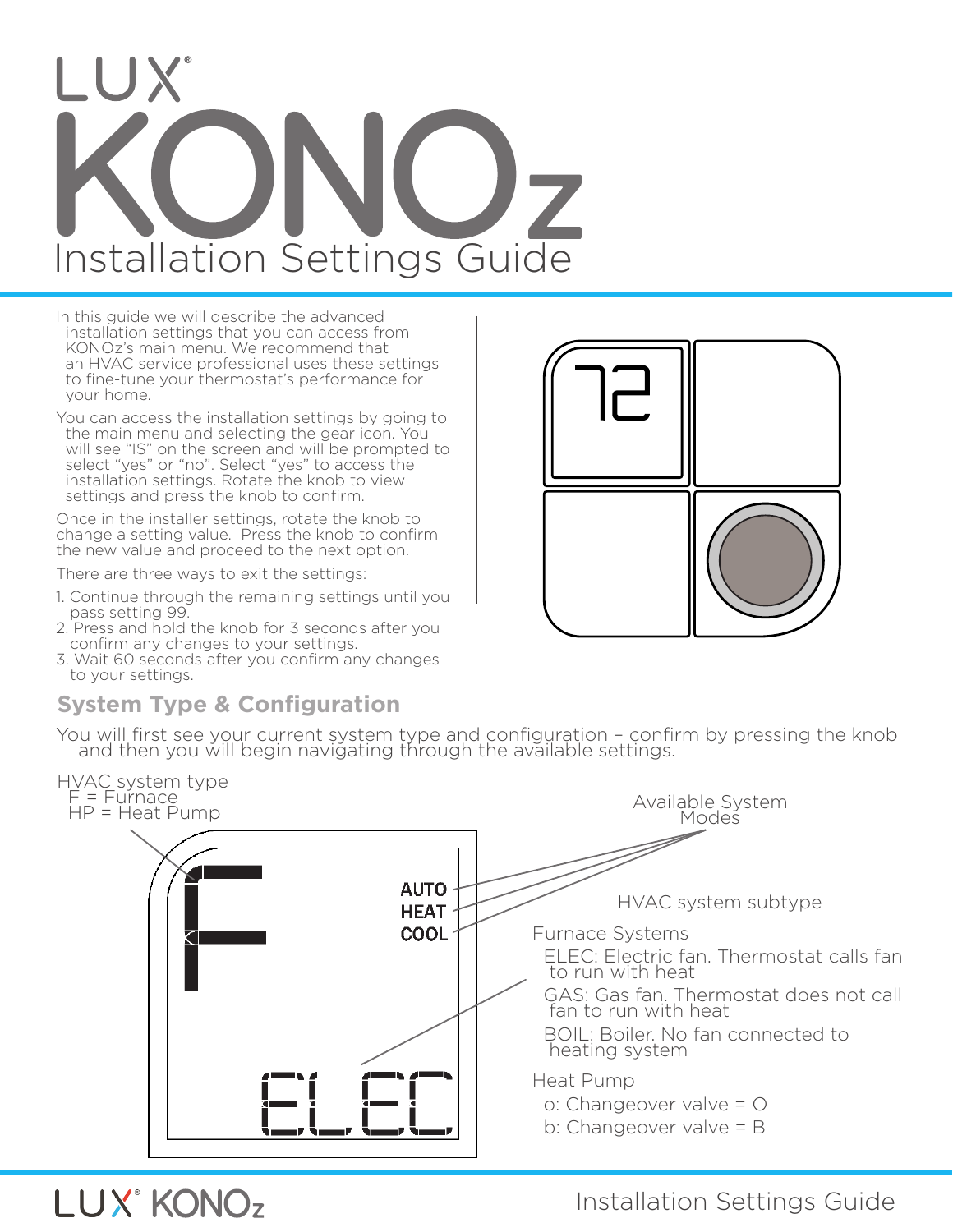### **-01 Temperature Format**

Use this setting to select your preferred temperature format.





F for Fahrenheit C for Celsius



## **-02 Temperature Calibration**

KONOz is factory calibrated, but you can use this setting to adjust the temperature sensor for your home. The screen will alternate between your calibration temperature and the offset value – to remove calibration, make sure that the offset value is set to 0.



# **-03 Available HVAC Modes**

KONOz uses terminal detection to identify your system type and you can use this installation setting to view and change the available modes. Use this setting to view and/or change the different modes available depending on your system type. Rotate the knob to see various options and configurations for your system.



LUX<sup>®</sup> KONO<sub>z</sub>





Cool Only

Heat Only **Heat & Cool Only Cool Only Cool** Only **Heat & Cool**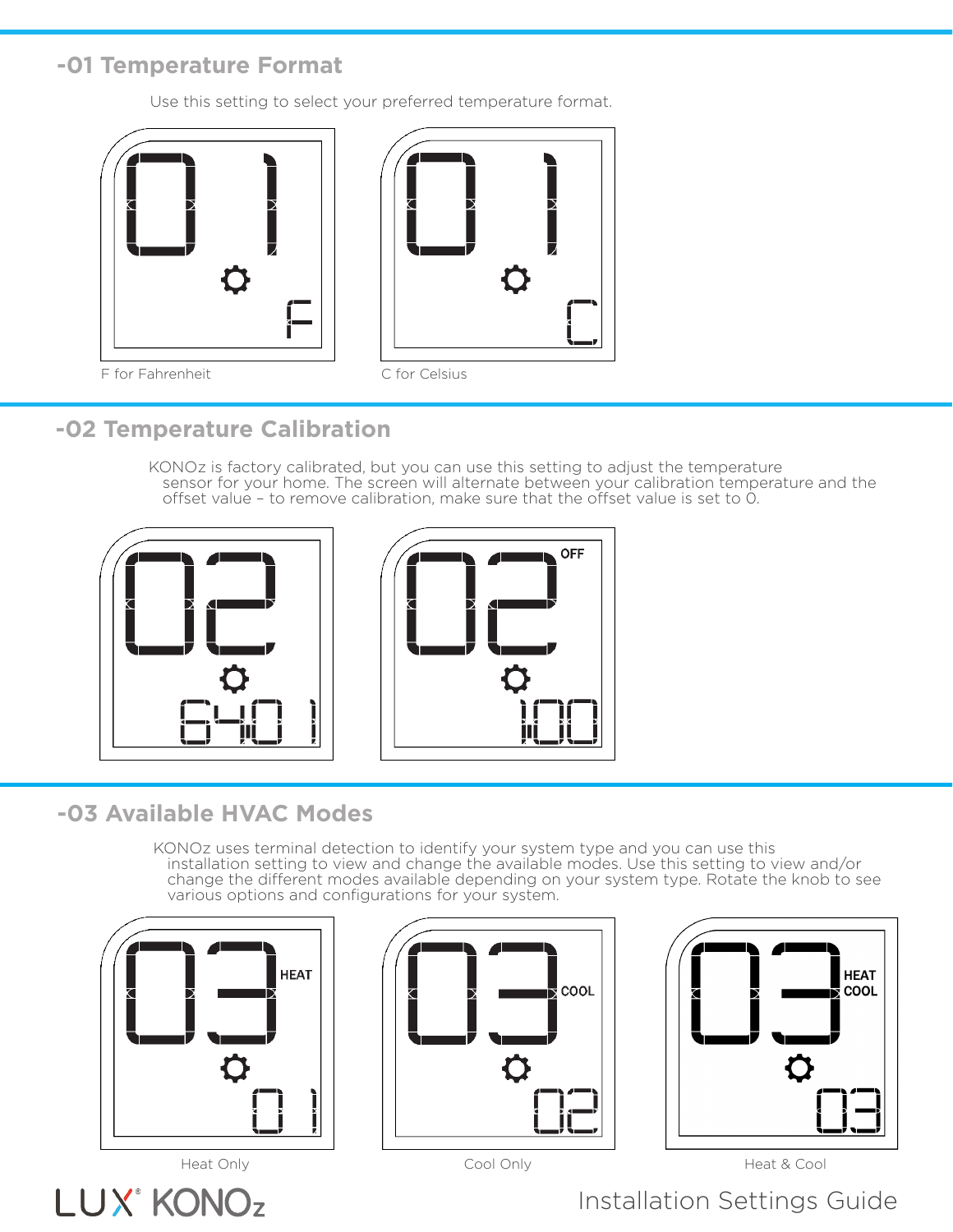#### **-04 Maximum Heat Limit**

Use this setting to set a maximum temperature limit for your heating system. The limit can be as high as 90°F (32°C) or as low as 60°F (15°C). \*Note: Not available for cool only systems



Default Temperature: 90°F

#### **-05 Minimum Heat Limit**

Use this setting to set a minimum temperature limit for your heating system. The minimum heat limit range is from 60°F (15°C) to as low as 45°F (7°C). \*Note: Not available for cool only systems



Default Temperature: 45°F

#### **-06 Maximum Cool Limit**

Use this setting to set a maximum temperature limit for your cooling system. The maximum cool limit range is dependent on your heating limits.



Default Temperature: 95°F

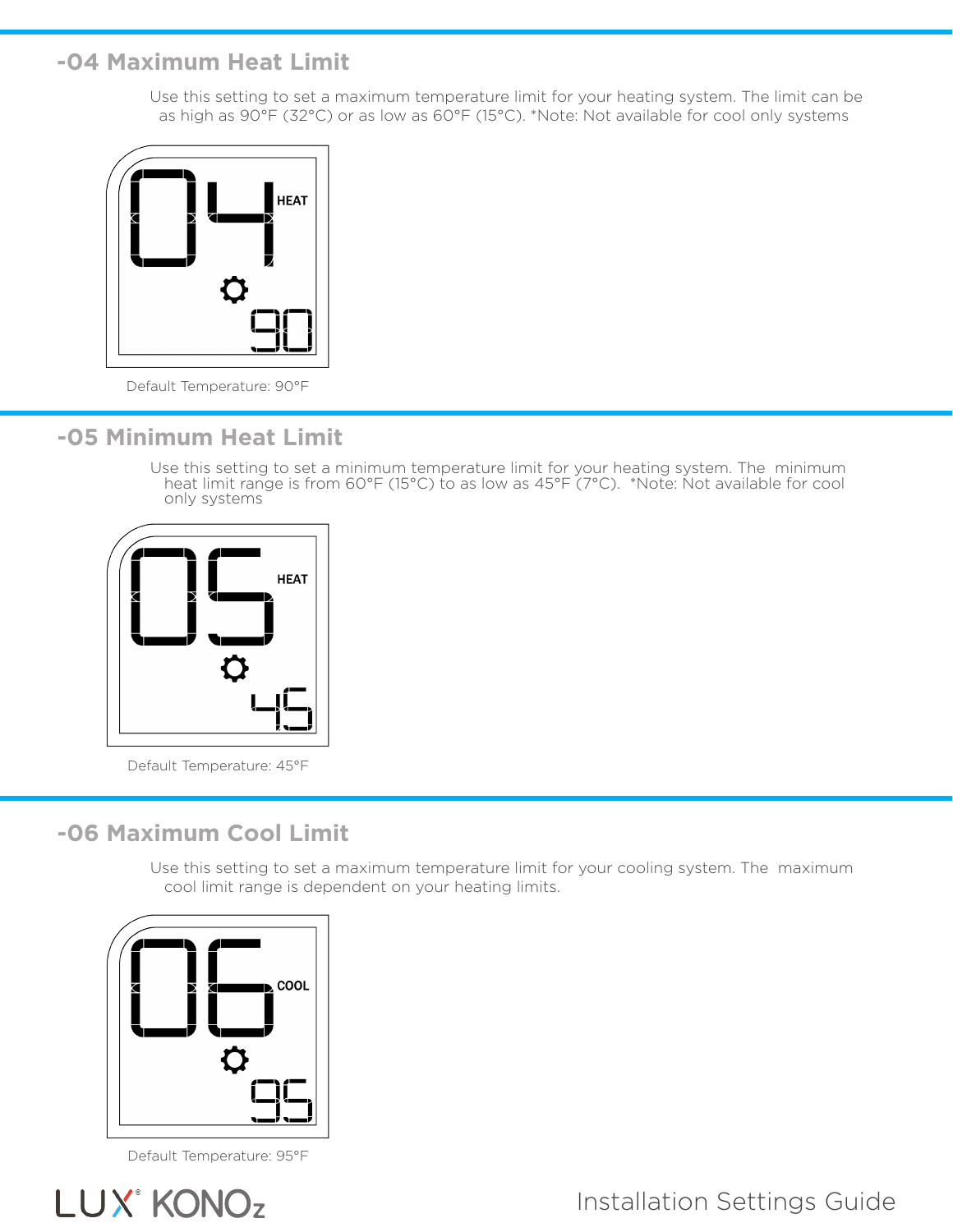## **-07 Minimum Cool Limit**

Use this setting to set a minimum temperature limit for your cooling system. The minimum cool limit range is dependent on the values you entered for your heating and cooling limits.



Default Temperature: 50°F

### **-08 System Type**

Use this setting to modify the system type. The available options include Gas Furnace, Electric Furnace, Boiler (No Fan) and Heat Pump. See step 09 below for additional options when selecting Heat Pump.











## **-09 System Type - Heat Pump**

If you selected heat pump during #8, you will then have to select your valve type in #9. Select O or B depending on your valve type. B will energize the B/O terminal in heat mode and O will energize the B/O terminal in cool mode.



Heat Pump Option **B** Valve **B** Valve **B** Valve





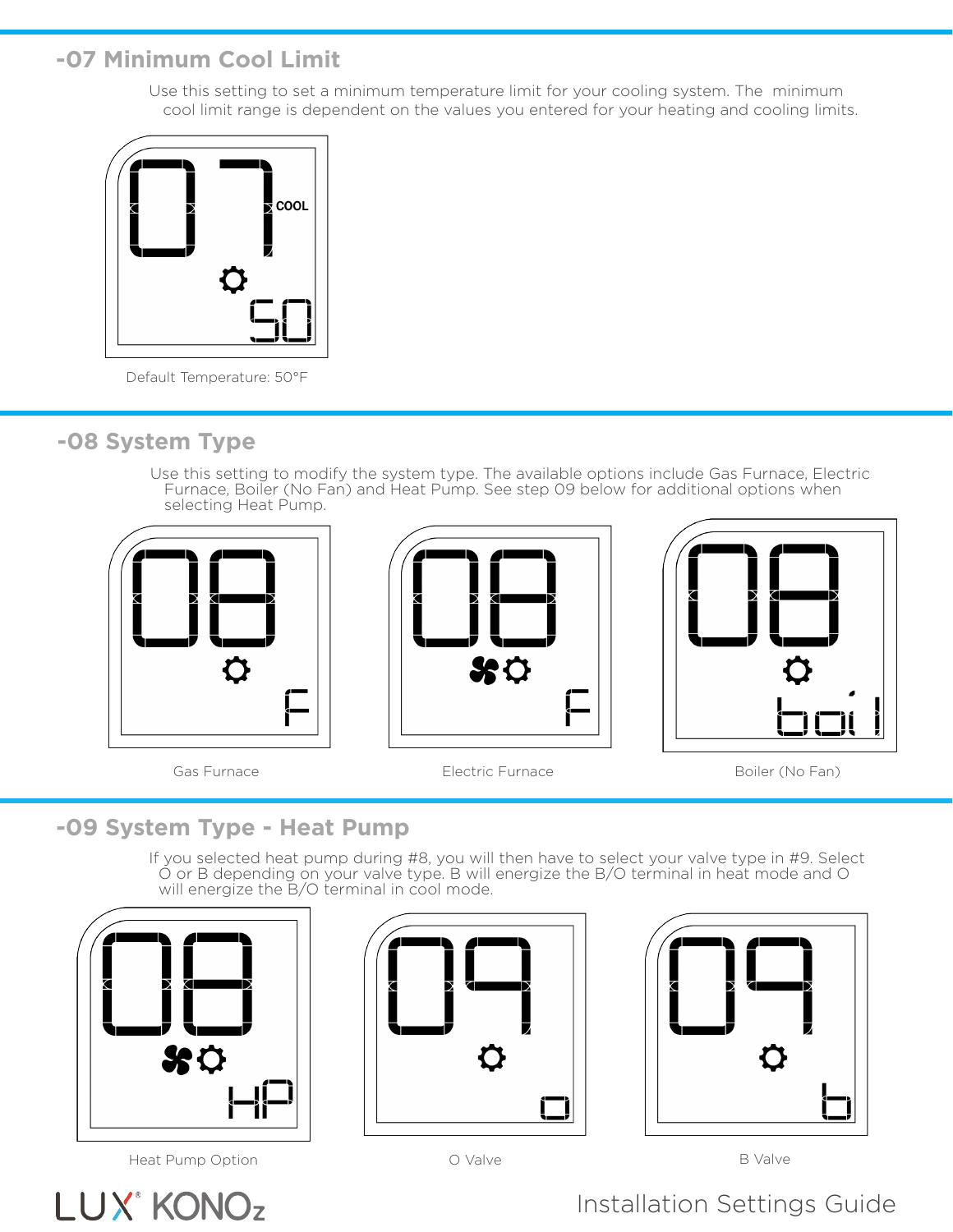## **-10 Minimum On/Off Time**

Use this setting to set a standby time so that your HVAC systems can safely and efficiently switch on and off. You can either select a 5-minute or a 2-minute off time. During normal operation, the hourglass icon indicates that the minimum off time is temporarily preventing your heating and cooling system from turning on.



## **-11 Temperature Swing**

Use this setting to set a swing value. Your swing setting determines how far the ambient Temperature can deviate from the set temperature before KONOz turns on your heating or cooling system. You can select 0, .25°, .5°, 1° or 2.25°.



# **-12 Stage 2 Heating Offset (for conventional systems)**

Use this setting to set a value that your thermostat will use to decide when to turn on your second stage of heating. You can select Off, 1, 2, 3, 4 or 5 degrees F.



Off, no second stage heat 1° 5°





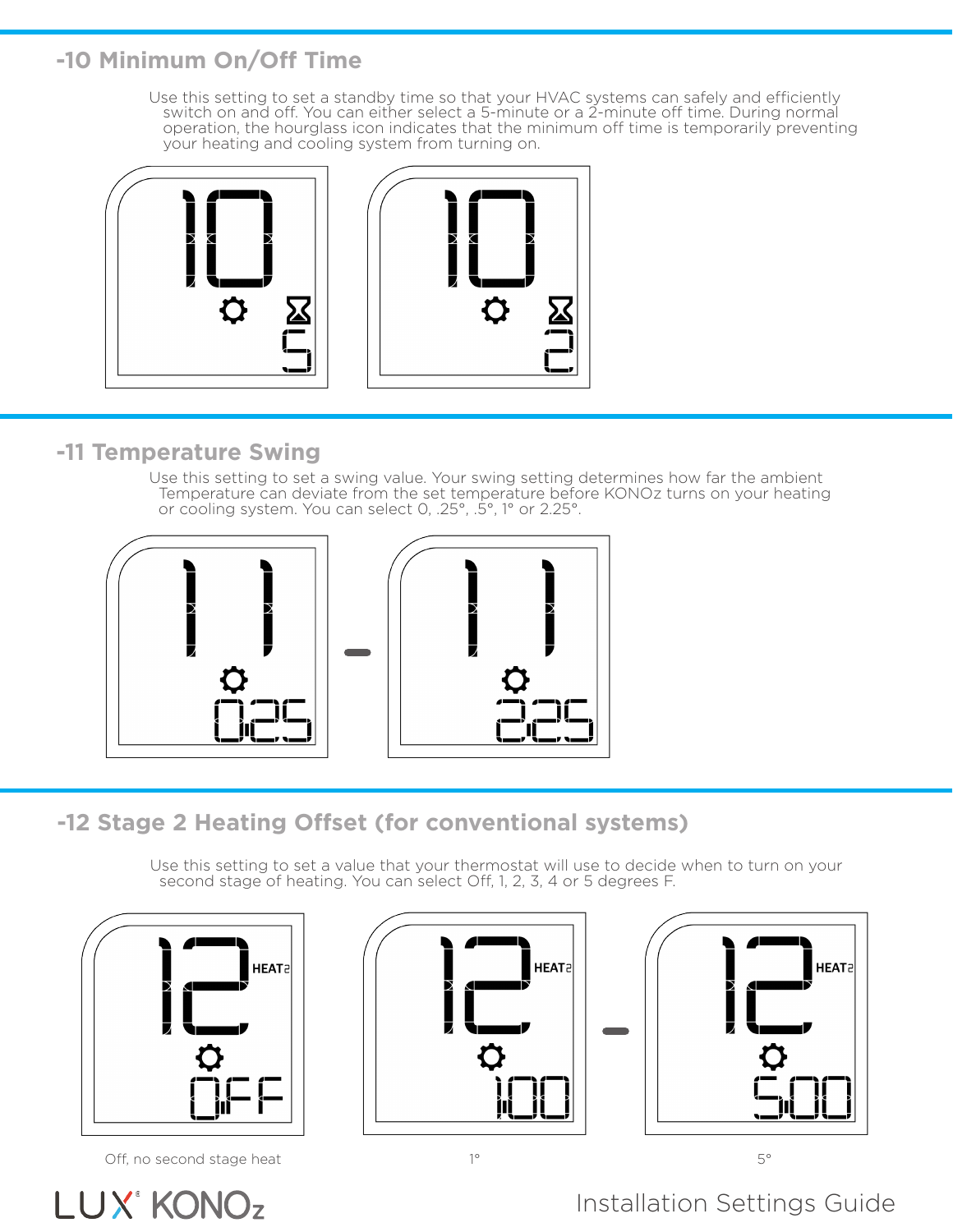#### **-13 Stage 2 (Auxiliary) Heating Offest (for heat pump systems)**

Use this setting to set a value that your thermostat will use to decide when to turn on your second stage of heating. You can select Off, 1, 2, 3, 4 or 5 degrees F.



### **-14 Clock Format**

Use this setting to choose between 12-hour am/pm time display or 24-hour time display. \*Note: This setting not available with battery-only power.



12 Hour AM/PM Display 24 Hour Time Display



# **-15 Backlight**

Use this setting to choose between a backlight auto-off setting of 10 seconds or an always-on backlight. When the backlight is turned off the display will not be visible. Press the knob to turn on the display. \*Note: This setting not available with battery-only power.



LUX<sup>®</sup> KONOz



10 Seconds Always On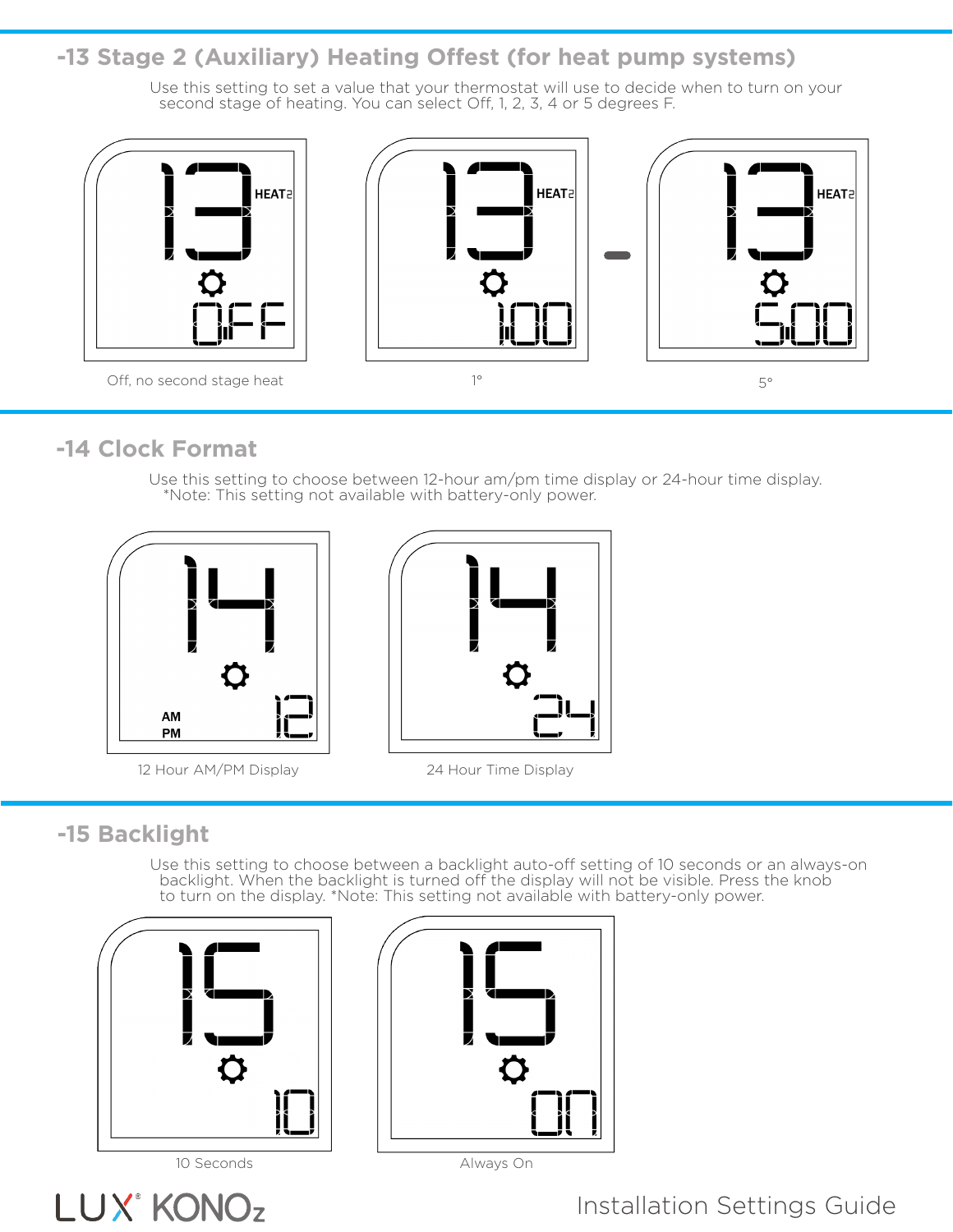## **-16 Filter Life**

Use this setting to turn on and set a value for your air filter's lifespan. You'll then be able to check its remaining lifespan in the fan settings sub-menu. (You can select Off, 30, 60, 90, 120, 180 or 365 days).



#### **-98 Compressor Bypass**

Use this setting to temporarily disable the minimum on/ off time protection. If you set compressor bypass protection to 'yes' then your system will switch heating and cooling on/off without waiting for the minimum on/off time.





Compressor Bypass On Compressor Bypass Off

## **-99 Factory Reset**

Use this setting to initiate a factory reset and to setup your KONOz from scratch.

![](_page_6_Picture_11.jpeg)

![](_page_6_Picture_13.jpeg)

![](_page_6_Picture_14.jpeg)

Reset KONOz Do Not Reset KONOz